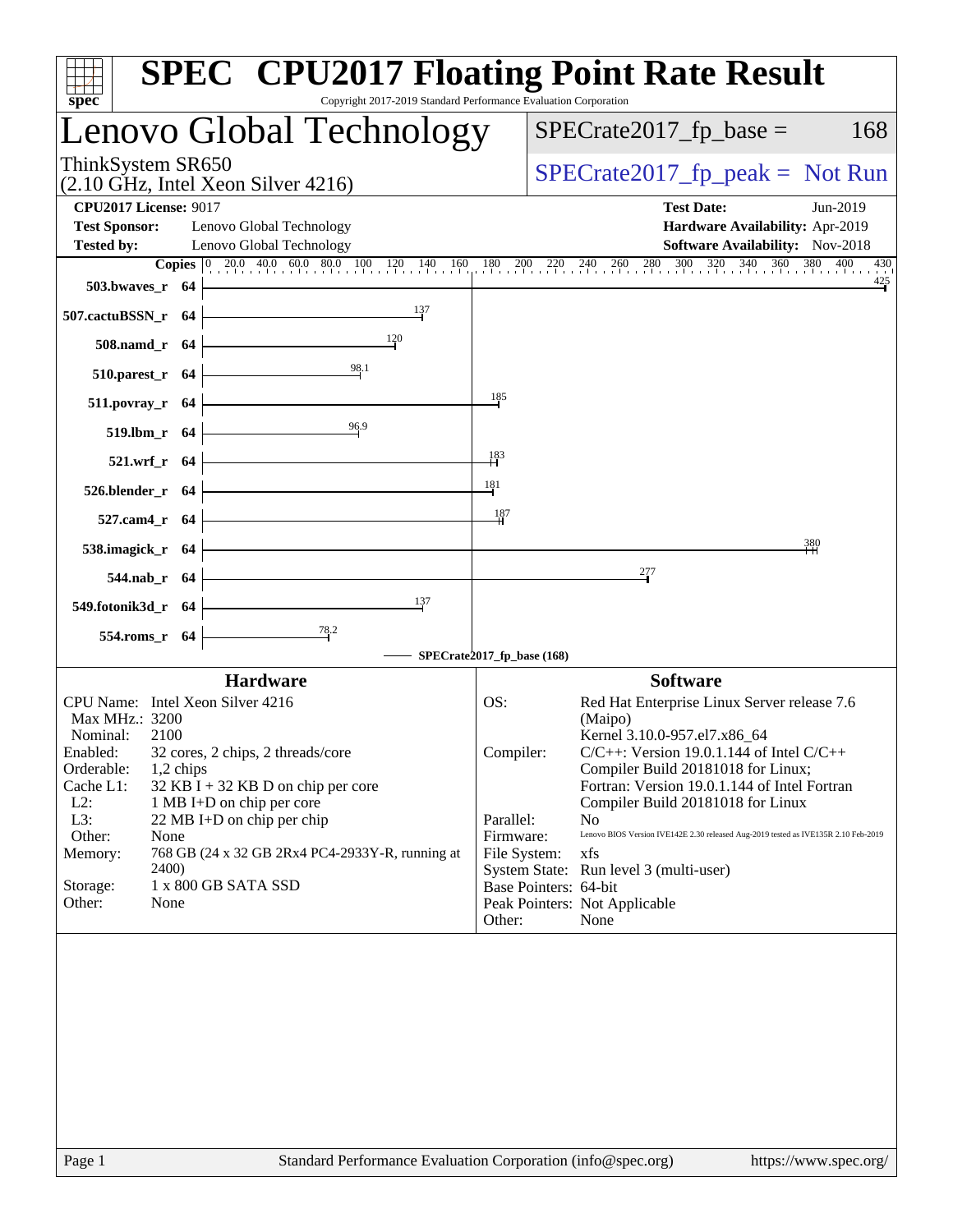

# Lenovo Global Technology

(2.10 GHz, Intel Xeon Silver 4216)

ThinkSystem SR650  $SPIz$ , Intel Year, Silver 4216)

 $SPECTate2017<sub>fr</sub> base = 168$ 

**[Test Sponsor:](http://www.spec.org/auto/cpu2017/Docs/result-fields.html#TestSponsor)** Lenovo Global Technology **[Hardware Availability:](http://www.spec.org/auto/cpu2017/Docs/result-fields.html#HardwareAvailability)** Apr-2019

**[CPU2017 License:](http://www.spec.org/auto/cpu2017/Docs/result-fields.html#CPU2017License)** 9017 **[Test Date:](http://www.spec.org/auto/cpu2017/Docs/result-fields.html#TestDate)** Jun-2019 **[Tested by:](http://www.spec.org/auto/cpu2017/Docs/result-fields.html#Testedby)** Lenovo Global Technology **[Software Availability:](http://www.spec.org/auto/cpu2017/Docs/result-fields.html#SoftwareAvailability)** Nov-2018

### **[Results Table](http://www.spec.org/auto/cpu2017/Docs/result-fields.html#ResultsTable)**

|                           | <b>Base</b>              |                |            |                |            | <b>Peak</b>    |       |               |                |              |                |              |                |              |
|---------------------------|--------------------------|----------------|------------|----------------|------------|----------------|-------|---------------|----------------|--------------|----------------|--------------|----------------|--------------|
| <b>Benchmark</b>          | <b>Copies</b>            | <b>Seconds</b> | Ratio      | <b>Seconds</b> | Ratio      | <b>Seconds</b> | Ratio | <b>Copies</b> | <b>Seconds</b> | <b>Ratio</b> | <b>Seconds</b> | <b>Ratio</b> | <b>Seconds</b> | <b>Ratio</b> |
| 503.bwayes r              | 64                       | 1512           | 425        | 1508           | 425        | 1509           | 425   |               |                |              |                |              |                |              |
| 507.cactuBSSN r           | 64                       | 594            | 136        | 592            | 137        | 593            | 137   |               |                |              |                |              |                |              |
| $508$ .namd $r$           | 64                       | 507            | 120        | 509            | <b>120</b> | 509            | 119   |               |                |              |                |              |                |              |
| 510.parest_r              | 64                       | 1704           | 98.3       | 1709           | 98.0       | 1707           | 98.1  |               |                |              |                |              |                |              |
| 511.povray_r              | 64                       | 810            | 185        | 810            | 185        | 811            | 184   |               |                |              |                |              |                |              |
| 519.lbm r                 | 64                       | 696            | 96.9       | 696            | 96.9       | 696            | 96.9  |               |                |              |                |              |                |              |
| $521$ .wrf r              | 64                       | 781            | 183        | 799            | 179        | 782            | 183   |               |                |              |                |              |                |              |
| 526.blender_r             | 64                       | 538            | 181        | 540            | <b>181</b> | 540            | 180   |               |                |              |                |              |                |              |
| $527$ .cam $4r$           | 64                       | 599            | <b>187</b> | 599            | 187        | 606            | 185   |               |                |              |                |              |                |              |
| 538.imagick_r             | 64                       | 419            | 380        | 416            | 382        | 423            | 376   |               |                |              |                |              |                |              |
| $544$ .nab r              | 64                       | 389            | 277        | 388            | 277        | 388            | 278   |               |                |              |                |              |                |              |
| 549.fotonik3d r           | 64                       | 1820           | <b>137</b> | 1819           | 137        | 1821           | 137   |               |                |              |                |              |                |              |
| $554$ .roms_r             | 64                       | 1298           | 78.4       | 1302           | 78.1       | <b>1300</b>    | 78.2  |               |                |              |                |              |                |              |
|                           | $SPECrate2017$ fp base = |                |            |                |            |                |       |               |                |              |                |              |                |              |
| $SPECrate2017_fp\_peak =$ |                          | <b>Not Run</b> |            |                |            |                |       |               |                |              |                |              |                |              |

Results appear in the [order in which they were run.](http://www.spec.org/auto/cpu2017/Docs/result-fields.html#RunOrder) Bold underlined text [indicates a median measurement.](http://www.spec.org/auto/cpu2017/Docs/result-fields.html#Median)

### **[Submit Notes](http://www.spec.org/auto/cpu2017/Docs/result-fields.html#SubmitNotes)**

 The numactl mechanism was used to bind copies to processors. The config file option 'submit' was used to generate numactl commands to bind each copy to a specific processor. For details, please see the config file.

### **[Operating System Notes](http://www.spec.org/auto/cpu2017/Docs/result-fields.html#OperatingSystemNotes)**

Stack size set to unlimited using "ulimit -s unlimited"

### **[General Notes](http://www.spec.org/auto/cpu2017/Docs/result-fields.html#GeneralNotes)**

Environment variables set by runcpu before the start of the run: LD\_LIBRARY\_PATH = "/home/cpu2017-1.0.5-ic19.0u1/lib/intel64"

 Binaries compiled on a system with 1x Intel Core i9-7900X CPU + 32GB RAM memory using Redhat Enterprise Linux 7.5 Transparent Huge Pages enabled by default Prior to runcpu invocation Filesystem page cache synced and cleared with: sync; echo 3> /proc/sys/vm/drop\_caches runcpu command invoked through numactl i.e.: numactl --interleave=all runcpu <etc> NA: The test sponsor attests, as of date of publication, that CVE-2017-5754 (Meltdown) is mitigated in the system as tested and documented.

**(Continued on next page)**

| Page 2 | Standard Performance Evaluation Corporation (info@spec.org) | https://www.spec.org/ |
|--------|-------------------------------------------------------------|-----------------------|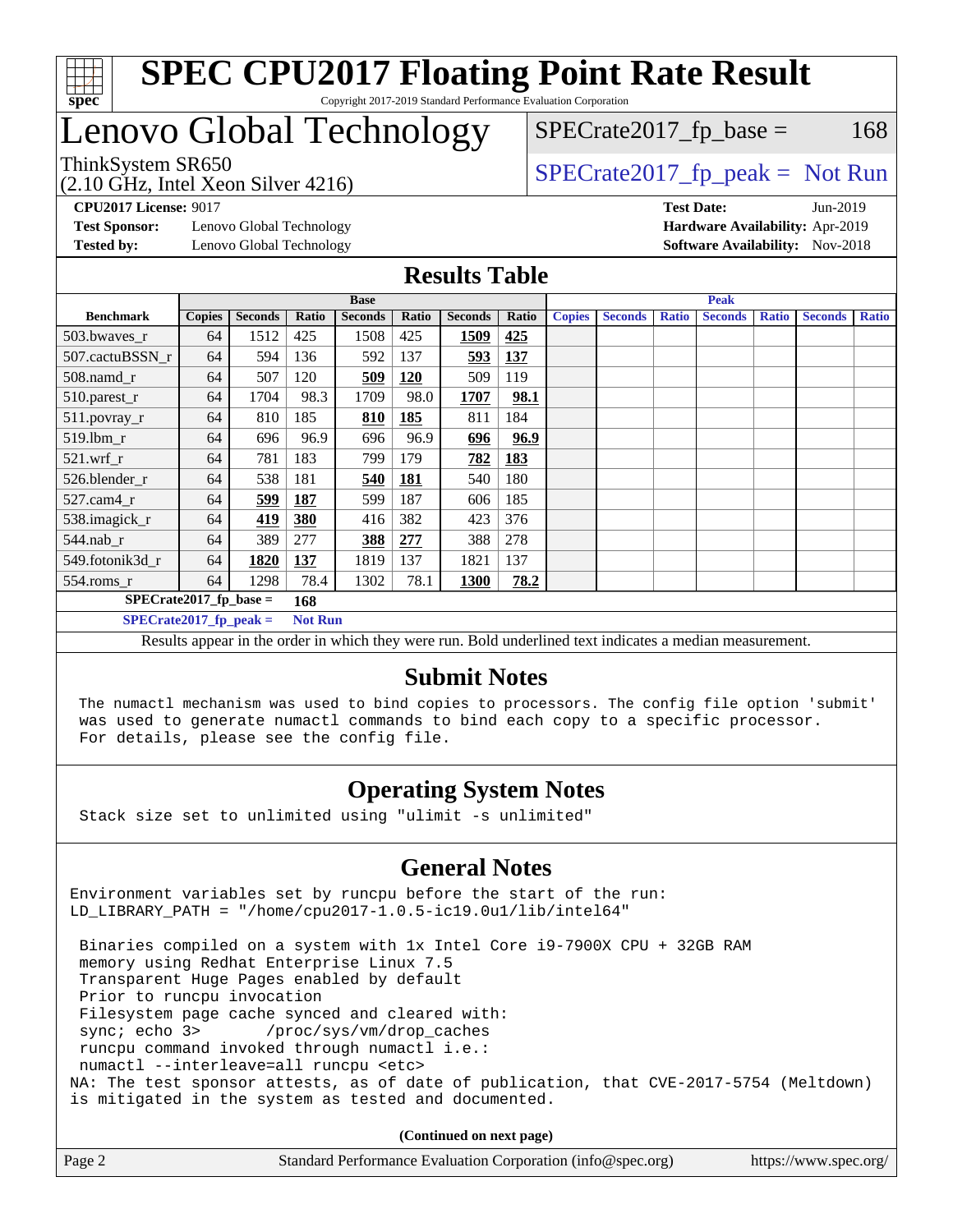

# Lenovo Global Technology

 $SPECTate2017<sub>fr</sub> base = 168$ 

(2.10 GHz, Intel Xeon Silver 4216)

ThinkSystem SR650  $SPECrate2017$  fp\_peak = Not Run

**[Test Sponsor:](http://www.spec.org/auto/cpu2017/Docs/result-fields.html#TestSponsor)** Lenovo Global Technology **[Hardware Availability:](http://www.spec.org/auto/cpu2017/Docs/result-fields.html#HardwareAvailability)** Apr-2019 **[Tested by:](http://www.spec.org/auto/cpu2017/Docs/result-fields.html#Testedby)** Lenovo Global Technology **[Software Availability:](http://www.spec.org/auto/cpu2017/Docs/result-fields.html#SoftwareAvailability)** Nov-2018

**[CPU2017 License:](http://www.spec.org/auto/cpu2017/Docs/result-fields.html#CPU2017License)** 9017 **[Test Date:](http://www.spec.org/auto/cpu2017/Docs/result-fields.html#TestDate)** Jun-2019

### **[General Notes \(Continued\)](http://www.spec.org/auto/cpu2017/Docs/result-fields.html#GeneralNotes)**

Yes: The test sponsor attests, as of date of publication, that CVE-2017-5753 (Spectre variant 1) is mitigated in the system as tested and documented. Yes: The test sponsor attests, as of date of publication, that CVE-2017-5715 (Spectre variant 2) is mitigated in the system as tested and documented. Yes: The test sponsor attests, as of date of publication, that CVE-2018-3640 (Spectre variant 3a) is mitigated in the system as tested and documented. Yes: The test sponsor attests, as of date of publication, that CVE-2018-3639 (Spectre variant 4) is mitigated in the system as tested and documented.

### **[Platform Notes](http://www.spec.org/auto/cpu2017/Docs/result-fields.html#PlatformNotes)**

Page 3 Standard Performance Evaluation Corporation [\(info@spec.org\)](mailto:info@spec.org) <https://www.spec.org/> BIOS configuration: Choose Operating Mode set to Maximum Performance Choose Operating Mode set to Custom Mode C-states set to Legacy SNC set to Enable DCU Streamer Prefetcher set to Disable Trusted Execution Technology set to Enable Stale AtoS set to Enable LLC dead line alloc set to Disable Patrol Scrub set to Disable Sysinfo program /home/cpu2017-1.0.5-ic19.0u1/bin/sysinfo Rev: r5974 of 2018-05-19 9bcde8f2999c33d61f64985e45859ea9 running on localhost.localdomain Fri Jun 28 21:02:33 2019 SUT (System Under Test) info as seen by some common utilities. For more information on this section, see <https://www.spec.org/cpu2017/Docs/config.html#sysinfo> From /proc/cpuinfo model name : Intel(R) Xeon(R) Silver 4216 CPU @ 2.10GHz 2 "physical id"s (chips) 64 "processors" cores, siblings (Caution: counting these is hw and system dependent. The following excerpts from /proc/cpuinfo might not be reliable. Use with caution.) cpu cores : 16 siblings : 32 physical 0: cores 0 1 2 3 4 5 6 7 8 9 10 11 12 13 14 15 physical 1: cores 0 1 2 3 4 5 6 7 8 9 10 11 12 13 14 15 From lscpu: Architecture: x86\_64 CPU op-mode(s): 32-bit, 64-bit Byte Order: Little Endian  $CPU(s):$  64 On-line CPU(s) list: 0-63 **(Continued on next page)**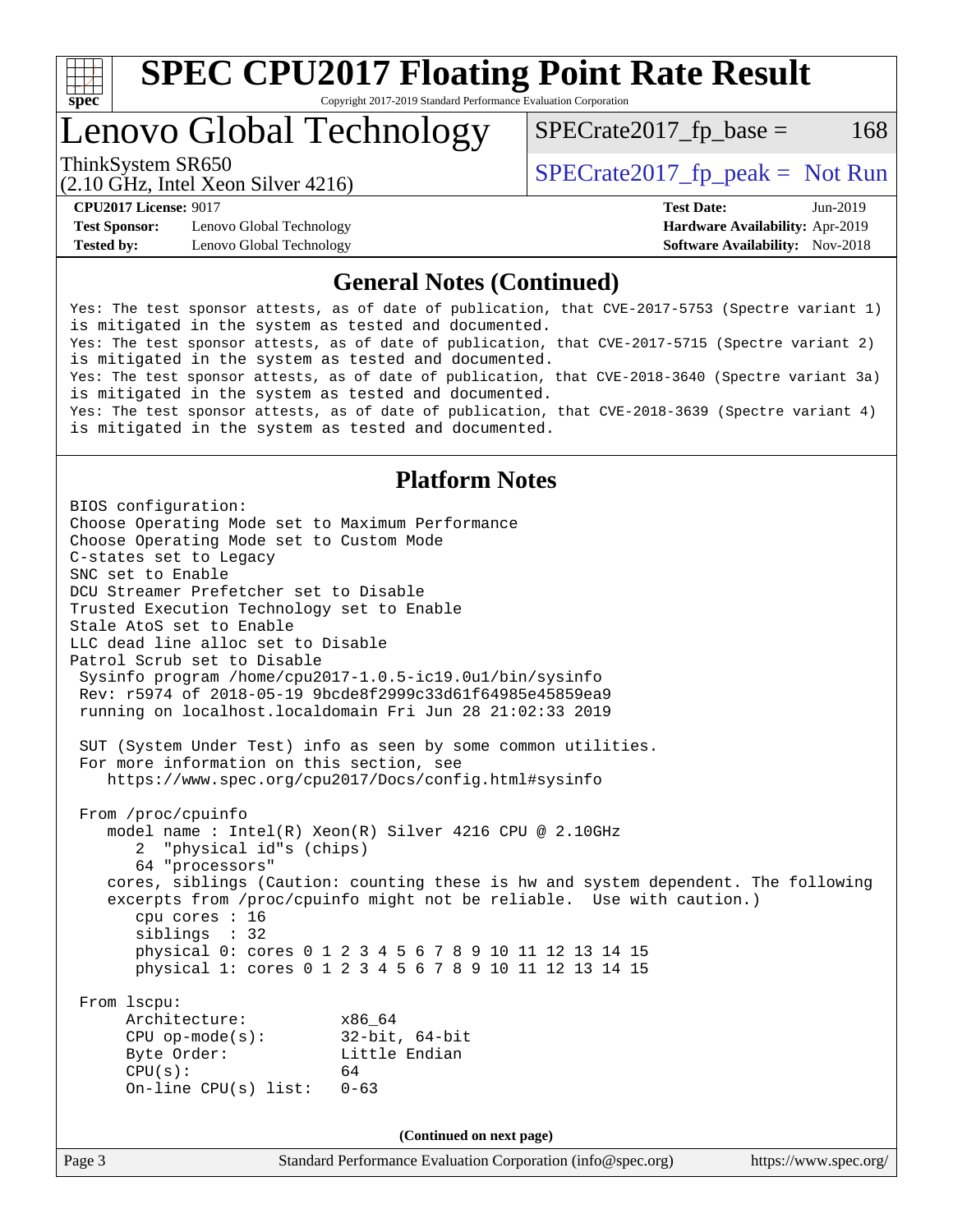

Lenovo Global Technology

 $SPECTate2017<sub>fr</sub> base = 168$ 

(2.10 GHz, Intel Xeon Silver 4216)

ThinkSystem SR650<br>  $(2.10 \text{ GHz. Intel Yoon Silver } 4216)$  [SPECrate2017\\_fp\\_peak =](http://www.spec.org/auto/cpu2017/Docs/result-fields.html#SPECrate2017fppeak) Not Run

**[CPU2017 License:](http://www.spec.org/auto/cpu2017/Docs/result-fields.html#CPU2017License)** 9017 **[Test Date:](http://www.spec.org/auto/cpu2017/Docs/result-fields.html#TestDate)** Jun-2019

**[Test Sponsor:](http://www.spec.org/auto/cpu2017/Docs/result-fields.html#TestSponsor)** Lenovo Global Technology **[Hardware Availability:](http://www.spec.org/auto/cpu2017/Docs/result-fields.html#HardwareAvailability)** Apr-2019 **[Tested by:](http://www.spec.org/auto/cpu2017/Docs/result-fields.html#Testedby)** Lenovo Global Technology **[Software Availability:](http://www.spec.org/auto/cpu2017/Docs/result-fields.html#SoftwareAvailability)** Nov-2018

**[Platform Notes \(Continued\)](http://www.spec.org/auto/cpu2017/Docs/result-fields.html#PlatformNotes)**

| Thread( $s$ ) per core:                        | 2                                                                                    |
|------------------------------------------------|--------------------------------------------------------------------------------------|
| $Core(s)$ per socket:                          | 16                                                                                   |
| Socket(s):                                     | 2                                                                                    |
| NUMA $node(s)$ :                               | 4                                                                                    |
| Vendor ID:                                     | GenuineIntel                                                                         |
| CPU family:                                    | 6                                                                                    |
| Model:                                         | 85                                                                                   |
| Model name:                                    | $Intel(R)$ Xeon $(R)$ Silver 4216 CPU @ 2.10GHz                                      |
| Stepping:                                      | 6                                                                                    |
| CPU MHz:                                       | 2100.000                                                                             |
| BogoMIPS:                                      | 4200.00                                                                              |
| Virtualization:                                | $VT - x$                                                                             |
| $L1d$ cache:                                   | 32K                                                                                  |
| Lli cache:                                     | 32K                                                                                  |
| $L2$ cache:                                    | 1024K                                                                                |
| $L3$ cache:                                    | 22528K                                                                               |
| NUMA node0 $CPU(s):$ $0-3, 8-11, 32-35, 40-43$ |                                                                                      |
| NUMA nodel CPU(s): 4-7, 12-15, 36-39, 44-47    |                                                                                      |
| NUMA $node2$ $CPU(s):$                         | 16–19,24–27,48–51,56–59                                                              |
| NUMA $node3$ $CPU(s):$                         | $20 - 23$ , $28 - 31$ , $52 - 55$ , $60 - 63$                                        |
| Flaqs:                                         | fpu vme de pse tsc msr pae mce cx8 apic sep mtrr pge mca cmov                        |
|                                                | pat pse36 clflush dts acpi mmx fxsr sse sse2 ss ht tm pbe syscall nx pdpe1qb rdtscp  |
|                                                | Im constant tsc art arch perfmon pebs bts rep good nopl xtopology nonstop tsc        |
|                                                | aperfmperf eagerfpu pni pclmulgdg dtes64 monitor ds cpl vmx smx est tm2 ssse3 sdbg   |
|                                                | fma cx16 xtpr pdcm pcid dca sse4_1 sse4_2 x2apic movbe popcnt tsc_deadline_timer aes |
|                                                | xsave avx f16c rdrand lahf_lm abm 3dnowprefetch epb cat_13 cdp_13 intel_pt ssbd mba  |
|                                                | ibrs ibpb stibp ibrs_enhanced tpr_shadow vnmi flexpriority ept vpid fsgsbase         |
|                                                | tsc_adjust bmil hle avx2 smep bmi2 erms invpcid rtm cqm mpx rdt_a avx512f avx512dq   |
|                                                | rdseed adx smap clflushopt clwb avx512cd avx512bw avx512vl xsaveopt xsavec xgetbyl   |
|                                                | com lle com occup lle com mbm total com mbm local dtherm ida arat pln pts pku ospke  |

/proc/cpuinfo cache data

cache size : 22528 KB

 From numactl --hardware WARNING: a numactl 'node' might or might not correspond to a physical chip. available: 4 nodes (0-3) node 0 cpus: 0 1 2 3 8 9 10 11 32 33 34 35 40 41 42 43 node 0 size: 196221 MB node 0 free: 191441 MB node 1 cpus: 4 5 6 7 12 13 14 15 36 37 38 39 44 45 46 47 node 1 size: 196608 MB node 1 free: 191640 MB node 2 cpus: 16 17 18 19 24 25 26 27 48 49 50 51 56 57 58 59 node 2 size: 196608 MB node 2 free: 191985 MB

avx512\_vnni spec\_ctrl intel\_stibp flush\_l1d arch\_capabilities

**(Continued on next page)**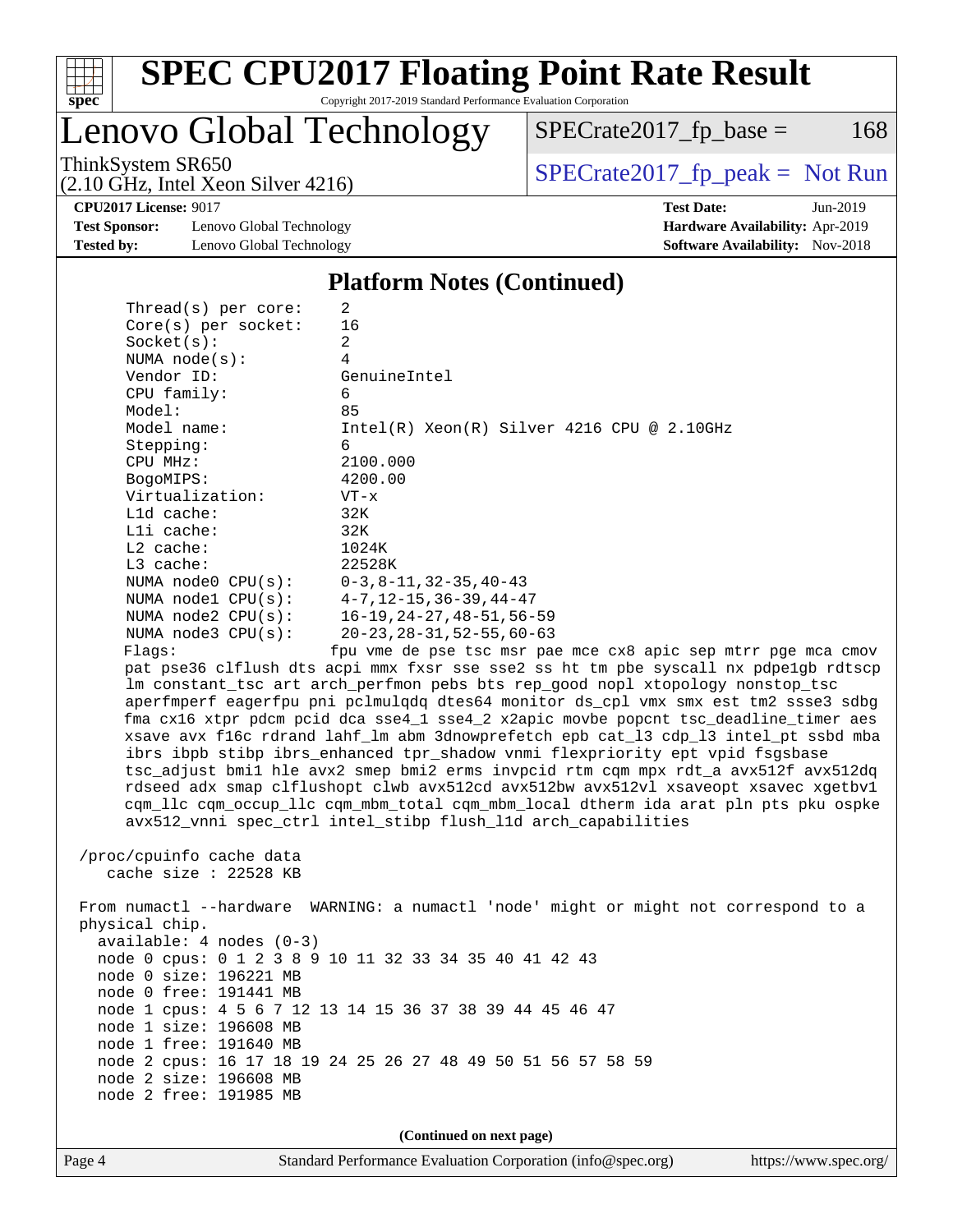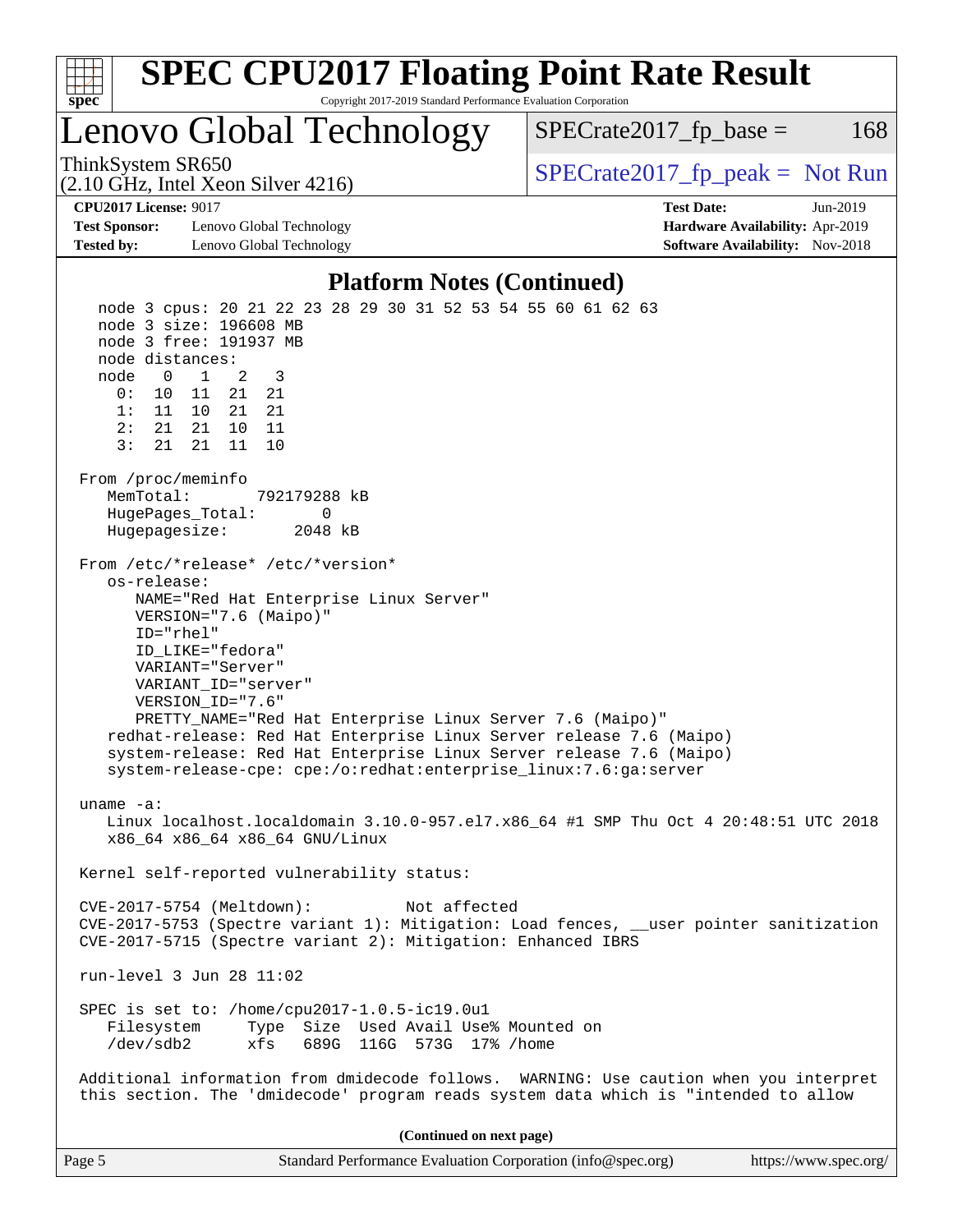

# Lenovo Global Technology

 $SPECTate2017_fp\_base = 168$ 

(2.10 GHz, Intel Xeon Silver 4216)

ThinkSystem SR650<br>  $\begin{array}{r} \text{SPECrate2017\_fp\_peak = Not Run} \\ \text{SPECrate2017\_fp\_peak = Not Run} \end{array}$ 

**[Test Sponsor:](http://www.spec.org/auto/cpu2017/Docs/result-fields.html#TestSponsor)** Lenovo Global Technology **[Hardware Availability:](http://www.spec.org/auto/cpu2017/Docs/result-fields.html#HardwareAvailability)** Apr-2019 **[Tested by:](http://www.spec.org/auto/cpu2017/Docs/result-fields.html#Testedby)** Lenovo Global Technology **[Software Availability:](http://www.spec.org/auto/cpu2017/Docs/result-fields.html#SoftwareAvailability)** Nov-2018

**[CPU2017 License:](http://www.spec.org/auto/cpu2017/Docs/result-fields.html#CPU2017License)** 9017 **[Test Date:](http://www.spec.org/auto/cpu2017/Docs/result-fields.html#TestDate)** Jun-2019

### **[Platform Notes \(Continued\)](http://www.spec.org/auto/cpu2017/Docs/result-fields.html#PlatformNotes)**

 hardware to be accurately determined", but the intent may not be met, as there are frequent changes to hardware, firmware, and the "DMTF SMBIOS" standard. BIOS Lenovo -[IVE135R-2.10]- 02/27/2019 Memory: 24x Samsung M393A4K40CB2-CVF 32 GB 2 rank 2933, configured at 2400

(End of data from sysinfo program)

### **[Compiler Version Notes](http://www.spec.org/auto/cpu2017/Docs/result-fields.html#CompilerVersionNotes)**

| Page 6 | Standard Performance Evaluation Corporation (info@spec.org)                                                                                                                                                                                                                                                                                                              | https://www.spec.org/ |
|--------|--------------------------------------------------------------------------------------------------------------------------------------------------------------------------------------------------------------------------------------------------------------------------------------------------------------------------------------------------------------------------|-----------------------|
|        | (Continued on next page)                                                                                                                                                                                                                                                                                                                                                 |                       |
|        | Intel(R) $C++$ Intel(R) 64 Compiler for applications running on Intel(R) 64,<br>Version 19.0.1.144 Build 20181018<br>Copyright (C) 1985-2018 Intel Corporation. All rights reserved.<br>Intel(R) C Intel(R) 64 Compiler for applications running on Intel(R) 64,<br>Version 19.0.1.144 Build 20181018<br>Copyright (C) 1985-2018 Intel Corporation. All rights reserved. |                       |
|        | FC 507.cactuBSSN_r(base)                                                                                                                                                                                                                                                                                                                                                 |                       |
|        |                                                                                                                                                                                                                                                                                                                                                                          |                       |
|        | Intel(R) $C++$ Intel(R) 64 Compiler for applications running on Intel(R) 64,<br>Version 19.0.1.144 Build 20181018<br>Copyright (C) 1985-2018 Intel Corporation. All rights reserved.<br>Intel(R) C Intel(R) 64 Compiler for applications running on Intel(R) 64,<br>Version 19.0.1.144 Build 20181018<br>Copyright (C) 1985-2018 Intel Corporation. All rights reserved. |                       |
|        | CC 511. povray $r(base)$ 526. blender $r(base)$                                                                                                                                                                                                                                                                                                                          |                       |
|        | Version 19.0.1.144 Build 20181018<br>Copyright (C) 1985-2018 Intel Corporation. All rights reserved.                                                                                                                                                                                                                                                                     |                       |
|        | Intel(R) $C++$ Intel(R) 64 Compiler for applications running on Intel(R) 64,                                                                                                                                                                                                                                                                                             |                       |
|        | $CXXC 508.namd_r(base) 510.parest_r(base)$                                                                                                                                                                                                                                                                                                                               |                       |
|        | Copyright (C) 1985-2018 Intel Corporation. All rights reserved.                                                                                                                                                                                                                                                                                                          |                       |
|        | Intel(R) C Intel(R) 64 Compiler for applications running on Intel(R) 64,<br>Version 19.0.1.144 Build 20181018                                                                                                                                                                                                                                                            |                       |
|        | CC 519.1bm_r(base) 538.imagick_r(base) 544.nab_r(base)                                                                                                                                                                                                                                                                                                                   |                       |
|        |                                                                                                                                                                                                                                                                                                                                                                          |                       |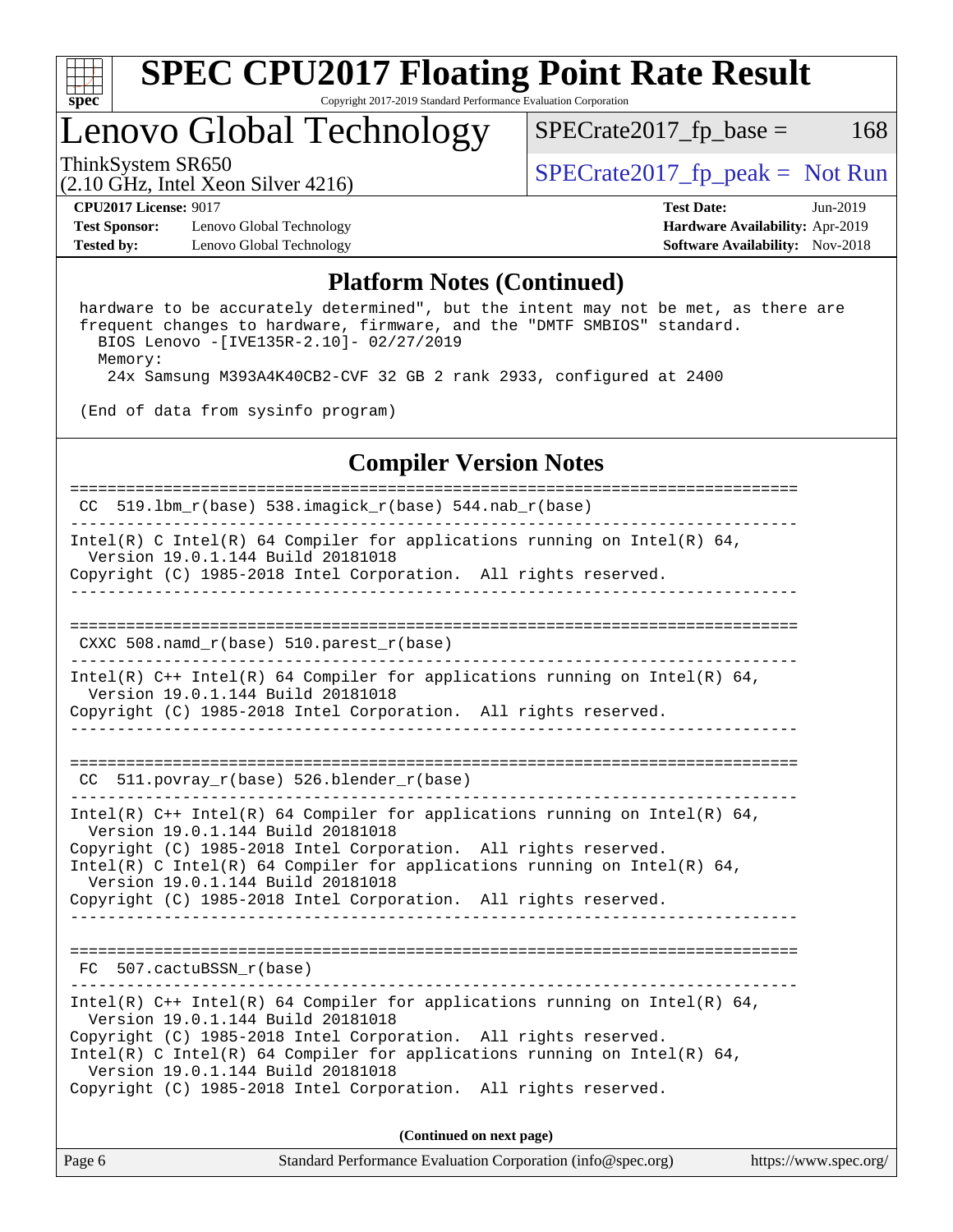| S<br>ne<br>÷ |  |  |  |  |  |  |  |
|--------------|--|--|--|--|--|--|--|

## Lenovo Global Technology

ThinkSystem SR650<br>  $\begin{array}{r} \text{SPECrate2017\_fp\_peak = Not Run} \\ \text{SPECrate2017\_fp\_peak = Not Run} \end{array}$ 

 $SPECTate2017_fp\_base = 168$ 

(2.10 GHz, Intel Xeon Silver 4216)

**[CPU2017 License:](http://www.spec.org/auto/cpu2017/Docs/result-fields.html#CPU2017License)** 9017 **[Test Date:](http://www.spec.org/auto/cpu2017/Docs/result-fields.html#TestDate)** Jun-2019 **[Test Sponsor:](http://www.spec.org/auto/cpu2017/Docs/result-fields.html#TestSponsor)** Lenovo Global Technology **[Hardware Availability:](http://www.spec.org/auto/cpu2017/Docs/result-fields.html#HardwareAvailability)** Apr-2019 **[Tested by:](http://www.spec.org/auto/cpu2017/Docs/result-fields.html#Testedby)** Lenovo Global Technology **[Software Availability:](http://www.spec.org/auto/cpu2017/Docs/result-fields.html#SoftwareAvailability)** Nov-2018

### **[Compiler Version Notes \(Continued\)](http://www.spec.org/auto/cpu2017/Docs/result-fields.html#CompilerVersionNotes)**

| Intel(R) Fortran Intel(R) 64 Compiler for applications running on Intel(R)<br>64, Version 19.0.1.144 Build 20181018<br>Copyright (C) 1985-2018 Intel Corporation. All rights reserved.                                                                                                                                                                                     |
|----------------------------------------------------------------------------------------------------------------------------------------------------------------------------------------------------------------------------------------------------------------------------------------------------------------------------------------------------------------------------|
| FC 503.bwaves_r(base) 549.fotonik3d_r(base) 554.roms_r(base)                                                                                                                                                                                                                                                                                                               |
| $Intel(R)$ Fortran Intel(R) 64 Compiler for applications running on Intel(R)<br>64, Version 19.0.1.144 Build 20181018<br>Copyright (C) 1985-2018 Intel Corporation. All rights reserved.                                                                                                                                                                                   |
| ===========<br>$CC$ 521.wrf $r(base)$ 527.cam4 $r(base)$                                                                                                                                                                                                                                                                                                                   |
| Intel(R) Fortran Intel(R) 64 Compiler for applications running on Intel(R)<br>64, Version 19.0.1.144 Build 20181018<br>Copyright (C) 1985-2018 Intel Corporation. All rights reserved.<br>Intel(R) C Intel(R) 64 Compiler for applications running on Intel(R) 64,<br>Version 19.0.1.144 Build 20181018<br>Copyright (C) 1985-2018 Intel Corporation. All rights reserved. |

## **[Base Compiler Invocation](http://www.spec.org/auto/cpu2017/Docs/result-fields.html#BaseCompilerInvocation)**

[C benchmarks](http://www.spec.org/auto/cpu2017/Docs/result-fields.html#Cbenchmarks): [icc -m64 -std=c11](http://www.spec.org/cpu2017/results/res2019q3/cpu2017-20190708-16011.flags.html#user_CCbase_intel_icc_64bit_c11_33ee0cdaae7deeeab2a9725423ba97205ce30f63b9926c2519791662299b76a0318f32ddfffdc46587804de3178b4f9328c46fa7c2b0cd779d7a61945c91cd35)

[C++ benchmarks:](http://www.spec.org/auto/cpu2017/Docs/result-fields.html#CXXbenchmarks) [icpc -m64](http://www.spec.org/cpu2017/results/res2019q3/cpu2017-20190708-16011.flags.html#user_CXXbase_intel_icpc_64bit_4ecb2543ae3f1412ef961e0650ca070fec7b7afdcd6ed48761b84423119d1bf6bdf5cad15b44d48e7256388bc77273b966e5eb805aefd121eb22e9299b2ec9d9)

[Fortran benchmarks](http://www.spec.org/auto/cpu2017/Docs/result-fields.html#Fortranbenchmarks): [ifort -m64](http://www.spec.org/cpu2017/results/res2019q3/cpu2017-20190708-16011.flags.html#user_FCbase_intel_ifort_64bit_24f2bb282fbaeffd6157abe4f878425411749daecae9a33200eee2bee2fe76f3b89351d69a8130dd5949958ce389cf37ff59a95e7a40d588e8d3a57e0c3fd751)

[Benchmarks using both Fortran and C](http://www.spec.org/auto/cpu2017/Docs/result-fields.html#BenchmarksusingbothFortranandC): [ifort -m64](http://www.spec.org/cpu2017/results/res2019q3/cpu2017-20190708-16011.flags.html#user_CC_FCbase_intel_ifort_64bit_24f2bb282fbaeffd6157abe4f878425411749daecae9a33200eee2bee2fe76f3b89351d69a8130dd5949958ce389cf37ff59a95e7a40d588e8d3a57e0c3fd751) [icc -m64 -std=c11](http://www.spec.org/cpu2017/results/res2019q3/cpu2017-20190708-16011.flags.html#user_CC_FCbase_intel_icc_64bit_c11_33ee0cdaae7deeeab2a9725423ba97205ce30f63b9926c2519791662299b76a0318f32ddfffdc46587804de3178b4f9328c46fa7c2b0cd779d7a61945c91cd35)

[Benchmarks using both C and C++](http://www.spec.org/auto/cpu2017/Docs/result-fields.html#BenchmarksusingbothCandCXX): [icpc -m64](http://www.spec.org/cpu2017/results/res2019q3/cpu2017-20190708-16011.flags.html#user_CC_CXXbase_intel_icpc_64bit_4ecb2543ae3f1412ef961e0650ca070fec7b7afdcd6ed48761b84423119d1bf6bdf5cad15b44d48e7256388bc77273b966e5eb805aefd121eb22e9299b2ec9d9) [icc -m64 -std=c11](http://www.spec.org/cpu2017/results/res2019q3/cpu2017-20190708-16011.flags.html#user_CC_CXXbase_intel_icc_64bit_c11_33ee0cdaae7deeeab2a9725423ba97205ce30f63b9926c2519791662299b76a0318f32ddfffdc46587804de3178b4f9328c46fa7c2b0cd779d7a61945c91cd35)

```
Benchmarks using Fortran, C, and C++: 
icpc -m64 icc -m64 -std=c11 ifort -m64
```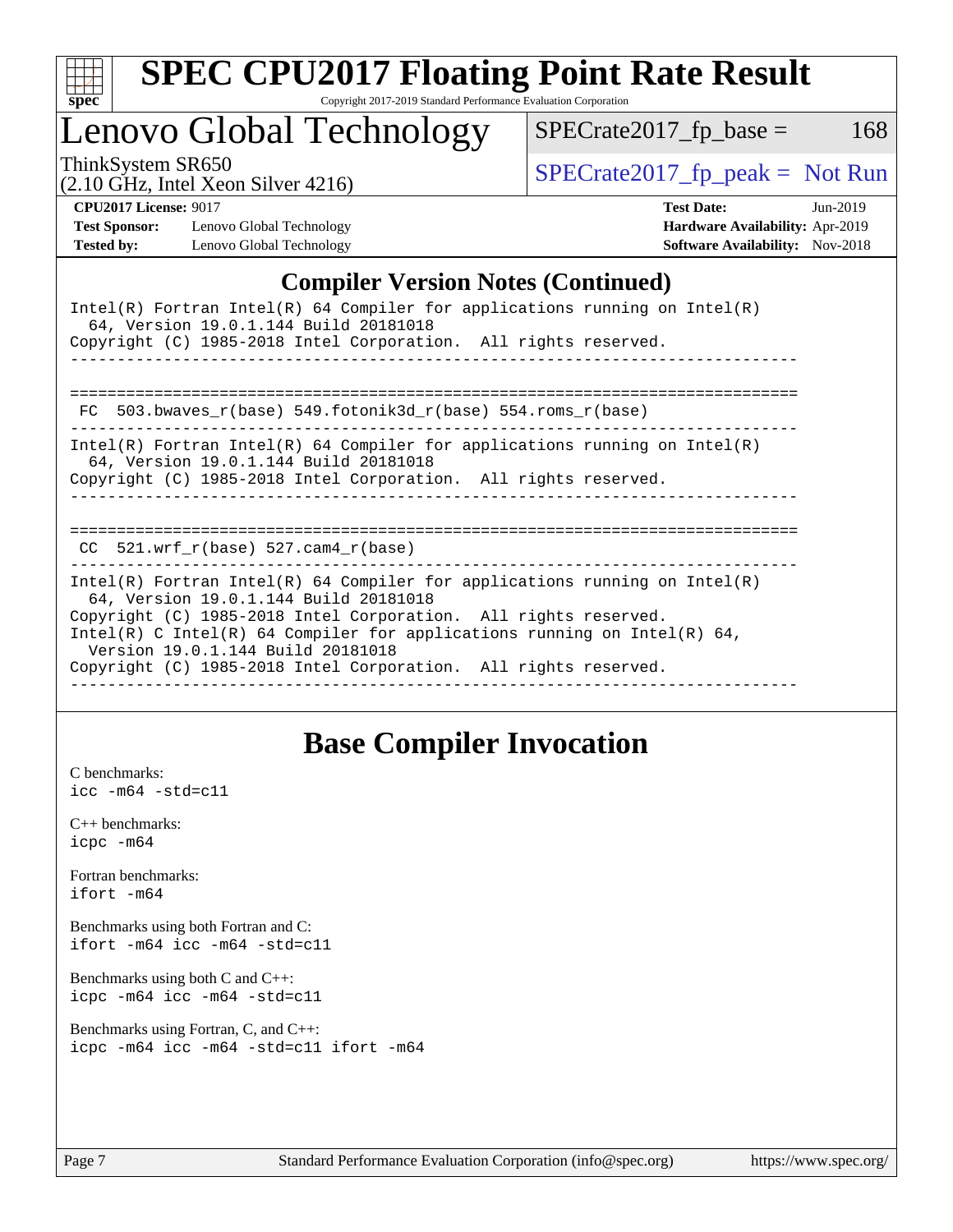

# Lenovo Global Technology

ThinkSystem SR650<br>  $SPECrate2017$  fp\_peak = Not Run

 $SPECTate2017<sub>fr</sub> base = 168$ 

(2.10 GHz, Intel Xeon Silver 4216)

**[Test Sponsor:](http://www.spec.org/auto/cpu2017/Docs/result-fields.html#TestSponsor)** Lenovo Global Technology **[Hardware Availability:](http://www.spec.org/auto/cpu2017/Docs/result-fields.html#HardwareAvailability)** Apr-2019 **[Tested by:](http://www.spec.org/auto/cpu2017/Docs/result-fields.html#Testedby)** Lenovo Global Technology **[Software Availability:](http://www.spec.org/auto/cpu2017/Docs/result-fields.html#SoftwareAvailability)** Nov-2018

**[CPU2017 License:](http://www.spec.org/auto/cpu2017/Docs/result-fields.html#CPU2017License)** 9017 **[Test Date:](http://www.spec.org/auto/cpu2017/Docs/result-fields.html#TestDate)** Jun-2019

## **[Base Portability Flags](http://www.spec.org/auto/cpu2017/Docs/result-fields.html#BasePortabilityFlags)**

 503.bwaves\_r: [-DSPEC\\_LP64](http://www.spec.org/cpu2017/results/res2019q3/cpu2017-20190708-16011.flags.html#suite_basePORTABILITY503_bwaves_r_DSPEC_LP64) 507.cactuBSSN\_r: [-DSPEC\\_LP64](http://www.spec.org/cpu2017/results/res2019q3/cpu2017-20190708-16011.flags.html#suite_basePORTABILITY507_cactuBSSN_r_DSPEC_LP64) 508.namd\_r: [-DSPEC\\_LP64](http://www.spec.org/cpu2017/results/res2019q3/cpu2017-20190708-16011.flags.html#suite_basePORTABILITY508_namd_r_DSPEC_LP64) 510.parest\_r: [-DSPEC\\_LP64](http://www.spec.org/cpu2017/results/res2019q3/cpu2017-20190708-16011.flags.html#suite_basePORTABILITY510_parest_r_DSPEC_LP64) 511.povray\_r: [-DSPEC\\_LP64](http://www.spec.org/cpu2017/results/res2019q3/cpu2017-20190708-16011.flags.html#suite_basePORTABILITY511_povray_r_DSPEC_LP64) 519.lbm\_r: [-DSPEC\\_LP64](http://www.spec.org/cpu2017/results/res2019q3/cpu2017-20190708-16011.flags.html#suite_basePORTABILITY519_lbm_r_DSPEC_LP64) 521.wrf\_r: [-DSPEC\\_LP64](http://www.spec.org/cpu2017/results/res2019q3/cpu2017-20190708-16011.flags.html#suite_basePORTABILITY521_wrf_r_DSPEC_LP64) [-DSPEC\\_CASE\\_FLAG](http://www.spec.org/cpu2017/results/res2019q3/cpu2017-20190708-16011.flags.html#b521.wrf_r_baseCPORTABILITY_DSPEC_CASE_FLAG) [-convert big\\_endian](http://www.spec.org/cpu2017/results/res2019q3/cpu2017-20190708-16011.flags.html#user_baseFPORTABILITY521_wrf_r_convert_big_endian_c3194028bc08c63ac5d04de18c48ce6d347e4e562e8892b8bdbdc0214820426deb8554edfa529a3fb25a586e65a3d812c835984020483e7e73212c4d31a38223) 526.blender\_r: [-DSPEC\\_LP64](http://www.spec.org/cpu2017/results/res2019q3/cpu2017-20190708-16011.flags.html#suite_basePORTABILITY526_blender_r_DSPEC_LP64) [-DSPEC\\_LINUX](http://www.spec.org/cpu2017/results/res2019q3/cpu2017-20190708-16011.flags.html#b526.blender_r_baseCPORTABILITY_DSPEC_LINUX) [-funsigned-char](http://www.spec.org/cpu2017/results/res2019q3/cpu2017-20190708-16011.flags.html#user_baseCPORTABILITY526_blender_r_force_uchar_40c60f00ab013830e2dd6774aeded3ff59883ba5a1fc5fc14077f794d777847726e2a5858cbc7672e36e1b067e7e5c1d9a74f7176df07886a243d7cc18edfe67) 527.cam4\_r: [-DSPEC\\_LP64](http://www.spec.org/cpu2017/results/res2019q3/cpu2017-20190708-16011.flags.html#suite_basePORTABILITY527_cam4_r_DSPEC_LP64) [-DSPEC\\_CASE\\_FLAG](http://www.spec.org/cpu2017/results/res2019q3/cpu2017-20190708-16011.flags.html#b527.cam4_r_baseCPORTABILITY_DSPEC_CASE_FLAG) 538.imagick\_r: [-DSPEC\\_LP64](http://www.spec.org/cpu2017/results/res2019q3/cpu2017-20190708-16011.flags.html#suite_basePORTABILITY538_imagick_r_DSPEC_LP64) 544.nab\_r: [-DSPEC\\_LP64](http://www.spec.org/cpu2017/results/res2019q3/cpu2017-20190708-16011.flags.html#suite_basePORTABILITY544_nab_r_DSPEC_LP64) 549.fotonik3d\_r: [-DSPEC\\_LP64](http://www.spec.org/cpu2017/results/res2019q3/cpu2017-20190708-16011.flags.html#suite_basePORTABILITY549_fotonik3d_r_DSPEC_LP64) 554.roms\_r: [-DSPEC\\_LP64](http://www.spec.org/cpu2017/results/res2019q3/cpu2017-20190708-16011.flags.html#suite_basePORTABILITY554_roms_r_DSPEC_LP64)

**[Base Optimization Flags](http://www.spec.org/auto/cpu2017/Docs/result-fields.html#BaseOptimizationFlags)**

[C benchmarks](http://www.spec.org/auto/cpu2017/Docs/result-fields.html#Cbenchmarks):

[-xCORE-AVX2](http://www.spec.org/cpu2017/results/res2019q3/cpu2017-20190708-16011.flags.html#user_CCbase_f-xCORE-AVX2) [-ipo](http://www.spec.org/cpu2017/results/res2019q3/cpu2017-20190708-16011.flags.html#user_CCbase_f-ipo) [-O3](http://www.spec.org/cpu2017/results/res2019q3/cpu2017-20190708-16011.flags.html#user_CCbase_f-O3) [-no-prec-div](http://www.spec.org/cpu2017/results/res2019q3/cpu2017-20190708-16011.flags.html#user_CCbase_f-no-prec-div) [-qopt-prefetch](http://www.spec.org/cpu2017/results/res2019q3/cpu2017-20190708-16011.flags.html#user_CCbase_f-qopt-prefetch) [-ffinite-math-only](http://www.spec.org/cpu2017/results/res2019q3/cpu2017-20190708-16011.flags.html#user_CCbase_f_finite_math_only_cb91587bd2077682c4b38af759c288ed7c732db004271a9512da14a4f8007909a5f1427ecbf1a0fb78ff2a814402c6114ac565ca162485bbcae155b5e4258871) [-qopt-mem-layout-trans=4](http://www.spec.org/cpu2017/results/res2019q3/cpu2017-20190708-16011.flags.html#user_CCbase_f-qopt-mem-layout-trans_fa39e755916c150a61361b7846f310bcdf6f04e385ef281cadf3647acec3f0ae266d1a1d22d972a7087a248fd4e6ca390a3634700869573d231a252c784941a8) [C++ benchmarks:](http://www.spec.org/auto/cpu2017/Docs/result-fields.html#CXXbenchmarks) [-xCORE-AVX2](http://www.spec.org/cpu2017/results/res2019q3/cpu2017-20190708-16011.flags.html#user_CXXbase_f-xCORE-AVX2) [-ipo](http://www.spec.org/cpu2017/results/res2019q3/cpu2017-20190708-16011.flags.html#user_CXXbase_f-ipo) [-O3](http://www.spec.org/cpu2017/results/res2019q3/cpu2017-20190708-16011.flags.html#user_CXXbase_f-O3) [-no-prec-div](http://www.spec.org/cpu2017/results/res2019q3/cpu2017-20190708-16011.flags.html#user_CXXbase_f-no-prec-div) [-qopt-prefetch](http://www.spec.org/cpu2017/results/res2019q3/cpu2017-20190708-16011.flags.html#user_CXXbase_f-qopt-prefetch) [-ffinite-math-only](http://www.spec.org/cpu2017/results/res2019q3/cpu2017-20190708-16011.flags.html#user_CXXbase_f_finite_math_only_cb91587bd2077682c4b38af759c288ed7c732db004271a9512da14a4f8007909a5f1427ecbf1a0fb78ff2a814402c6114ac565ca162485bbcae155b5e4258871) [-qopt-mem-layout-trans=4](http://www.spec.org/cpu2017/results/res2019q3/cpu2017-20190708-16011.flags.html#user_CXXbase_f-qopt-mem-layout-trans_fa39e755916c150a61361b7846f310bcdf6f04e385ef281cadf3647acec3f0ae266d1a1d22d972a7087a248fd4e6ca390a3634700869573d231a252c784941a8) [Fortran benchmarks](http://www.spec.org/auto/cpu2017/Docs/result-fields.html#Fortranbenchmarks): [-xCORE-AVX2](http://www.spec.org/cpu2017/results/res2019q3/cpu2017-20190708-16011.flags.html#user_FCbase_f-xCORE-AVX2) [-ipo](http://www.spec.org/cpu2017/results/res2019q3/cpu2017-20190708-16011.flags.html#user_FCbase_f-ipo) [-O3](http://www.spec.org/cpu2017/results/res2019q3/cpu2017-20190708-16011.flags.html#user_FCbase_f-O3) [-no-prec-div](http://www.spec.org/cpu2017/results/res2019q3/cpu2017-20190708-16011.flags.html#user_FCbase_f-no-prec-div) [-qopt-prefetch](http://www.spec.org/cpu2017/results/res2019q3/cpu2017-20190708-16011.flags.html#user_FCbase_f-qopt-prefetch) [-ffinite-math-only](http://www.spec.org/cpu2017/results/res2019q3/cpu2017-20190708-16011.flags.html#user_FCbase_f_finite_math_only_cb91587bd2077682c4b38af759c288ed7c732db004271a9512da14a4f8007909a5f1427ecbf1a0fb78ff2a814402c6114ac565ca162485bbcae155b5e4258871) [-qopt-mem-layout-trans=4](http://www.spec.org/cpu2017/results/res2019q3/cpu2017-20190708-16011.flags.html#user_FCbase_f-qopt-mem-layout-trans_fa39e755916c150a61361b7846f310bcdf6f04e385ef281cadf3647acec3f0ae266d1a1d22d972a7087a248fd4e6ca390a3634700869573d231a252c784941a8) [-auto](http://www.spec.org/cpu2017/results/res2019q3/cpu2017-20190708-16011.flags.html#user_FCbase_f-auto) [-nostandard-realloc-lhs](http://www.spec.org/cpu2017/results/res2019q3/cpu2017-20190708-16011.flags.html#user_FCbase_f_2003_std_realloc_82b4557e90729c0f113870c07e44d33d6f5a304b4f63d4c15d2d0f1fab99f5daaed73bdb9275d9ae411527f28b936061aa8b9c8f2d63842963b95c9dd6426b8a) [-align array32byte](http://www.spec.org/cpu2017/results/res2019q3/cpu2017-20190708-16011.flags.html#user_FCbase_align_array32byte_b982fe038af199962ba9a80c053b8342c548c85b40b8e86eb3cc33dee0d7986a4af373ac2d51c3f7cf710a18d62fdce2948f201cd044323541f22fc0fffc51b6) [Benchmarks using both Fortran and C](http://www.spec.org/auto/cpu2017/Docs/result-fields.html#BenchmarksusingbothFortranandC): [-xCORE-AVX2](http://www.spec.org/cpu2017/results/res2019q3/cpu2017-20190708-16011.flags.html#user_CC_FCbase_f-xCORE-AVX2) [-ipo](http://www.spec.org/cpu2017/results/res2019q3/cpu2017-20190708-16011.flags.html#user_CC_FCbase_f-ipo) [-O3](http://www.spec.org/cpu2017/results/res2019q3/cpu2017-20190708-16011.flags.html#user_CC_FCbase_f-O3) [-no-prec-div](http://www.spec.org/cpu2017/results/res2019q3/cpu2017-20190708-16011.flags.html#user_CC_FCbase_f-no-prec-div) [-qopt-prefetch](http://www.spec.org/cpu2017/results/res2019q3/cpu2017-20190708-16011.flags.html#user_CC_FCbase_f-qopt-prefetch) [-ffinite-math-only](http://www.spec.org/cpu2017/results/res2019q3/cpu2017-20190708-16011.flags.html#user_CC_FCbase_f_finite_math_only_cb91587bd2077682c4b38af759c288ed7c732db004271a9512da14a4f8007909a5f1427ecbf1a0fb78ff2a814402c6114ac565ca162485bbcae155b5e4258871) [-qopt-mem-layout-trans=4](http://www.spec.org/cpu2017/results/res2019q3/cpu2017-20190708-16011.flags.html#user_CC_FCbase_f-qopt-mem-layout-trans_fa39e755916c150a61361b7846f310bcdf6f04e385ef281cadf3647acec3f0ae266d1a1d22d972a7087a248fd4e6ca390a3634700869573d231a252c784941a8) [-auto](http://www.spec.org/cpu2017/results/res2019q3/cpu2017-20190708-16011.flags.html#user_CC_FCbase_f-auto) [-nostandard-realloc-lhs](http://www.spec.org/cpu2017/results/res2019q3/cpu2017-20190708-16011.flags.html#user_CC_FCbase_f_2003_std_realloc_82b4557e90729c0f113870c07e44d33d6f5a304b4f63d4c15d2d0f1fab99f5daaed73bdb9275d9ae411527f28b936061aa8b9c8f2d63842963b95c9dd6426b8a) [-align array32byte](http://www.spec.org/cpu2017/results/res2019q3/cpu2017-20190708-16011.flags.html#user_CC_FCbase_align_array32byte_b982fe038af199962ba9a80c053b8342c548c85b40b8e86eb3cc33dee0d7986a4af373ac2d51c3f7cf710a18d62fdce2948f201cd044323541f22fc0fffc51b6) [Benchmarks using both C and C++](http://www.spec.org/auto/cpu2017/Docs/result-fields.html#BenchmarksusingbothCandCXX): [-xCORE-AVX2](http://www.spec.org/cpu2017/results/res2019q3/cpu2017-20190708-16011.flags.html#user_CC_CXXbase_f-xCORE-AVX2) [-ipo](http://www.spec.org/cpu2017/results/res2019q3/cpu2017-20190708-16011.flags.html#user_CC_CXXbase_f-ipo) [-O3](http://www.spec.org/cpu2017/results/res2019q3/cpu2017-20190708-16011.flags.html#user_CC_CXXbase_f-O3) [-no-prec-div](http://www.spec.org/cpu2017/results/res2019q3/cpu2017-20190708-16011.flags.html#user_CC_CXXbase_f-no-prec-div) [-qopt-prefetch](http://www.spec.org/cpu2017/results/res2019q3/cpu2017-20190708-16011.flags.html#user_CC_CXXbase_f-qopt-prefetch) [-ffinite-math-only](http://www.spec.org/cpu2017/results/res2019q3/cpu2017-20190708-16011.flags.html#user_CC_CXXbase_f_finite_math_only_cb91587bd2077682c4b38af759c288ed7c732db004271a9512da14a4f8007909a5f1427ecbf1a0fb78ff2a814402c6114ac565ca162485bbcae155b5e4258871) [-qopt-mem-layout-trans=4](http://www.spec.org/cpu2017/results/res2019q3/cpu2017-20190708-16011.flags.html#user_CC_CXXbase_f-qopt-mem-layout-trans_fa39e755916c150a61361b7846f310bcdf6f04e385ef281cadf3647acec3f0ae266d1a1d22d972a7087a248fd4e6ca390a3634700869573d231a252c784941a8) [Benchmarks using Fortran, C, and C++:](http://www.spec.org/auto/cpu2017/Docs/result-fields.html#BenchmarksusingFortranCandCXX) [-xCORE-AVX2](http://www.spec.org/cpu2017/results/res2019q3/cpu2017-20190708-16011.flags.html#user_CC_CXX_FCbase_f-xCORE-AVX2) [-ipo](http://www.spec.org/cpu2017/results/res2019q3/cpu2017-20190708-16011.flags.html#user_CC_CXX_FCbase_f-ipo) [-O3](http://www.spec.org/cpu2017/results/res2019q3/cpu2017-20190708-16011.flags.html#user_CC_CXX_FCbase_f-O3) [-no-prec-div](http://www.spec.org/cpu2017/results/res2019q3/cpu2017-20190708-16011.flags.html#user_CC_CXX_FCbase_f-no-prec-div) [-qopt-prefetch](http://www.spec.org/cpu2017/results/res2019q3/cpu2017-20190708-16011.flags.html#user_CC_CXX_FCbase_f-qopt-prefetch) [-ffinite-math-only](http://www.spec.org/cpu2017/results/res2019q3/cpu2017-20190708-16011.flags.html#user_CC_CXX_FCbase_f_finite_math_only_cb91587bd2077682c4b38af759c288ed7c732db004271a9512da14a4f8007909a5f1427ecbf1a0fb78ff2a814402c6114ac565ca162485bbcae155b5e4258871) [-qopt-mem-layout-trans=4](http://www.spec.org/cpu2017/results/res2019q3/cpu2017-20190708-16011.flags.html#user_CC_CXX_FCbase_f-qopt-mem-layout-trans_fa39e755916c150a61361b7846f310bcdf6f04e385ef281cadf3647acec3f0ae266d1a1d22d972a7087a248fd4e6ca390a3634700869573d231a252c784941a8) [-auto](http://www.spec.org/cpu2017/results/res2019q3/cpu2017-20190708-16011.flags.html#user_CC_CXX_FCbase_f-auto) [-nostandard-realloc-lhs](http://www.spec.org/cpu2017/results/res2019q3/cpu2017-20190708-16011.flags.html#user_CC_CXX_FCbase_f_2003_std_realloc_82b4557e90729c0f113870c07e44d33d6f5a304b4f63d4c15d2d0f1fab99f5daaed73bdb9275d9ae411527f28b936061aa8b9c8f2d63842963b95c9dd6426b8a) [-align array32byte](http://www.spec.org/cpu2017/results/res2019q3/cpu2017-20190708-16011.flags.html#user_CC_CXX_FCbase_align_array32byte_b982fe038af199962ba9a80c053b8342c548c85b40b8e86eb3cc33dee0d7986a4af373ac2d51c3f7cf710a18d62fdce2948f201cd044323541f22fc0fffc51b6)